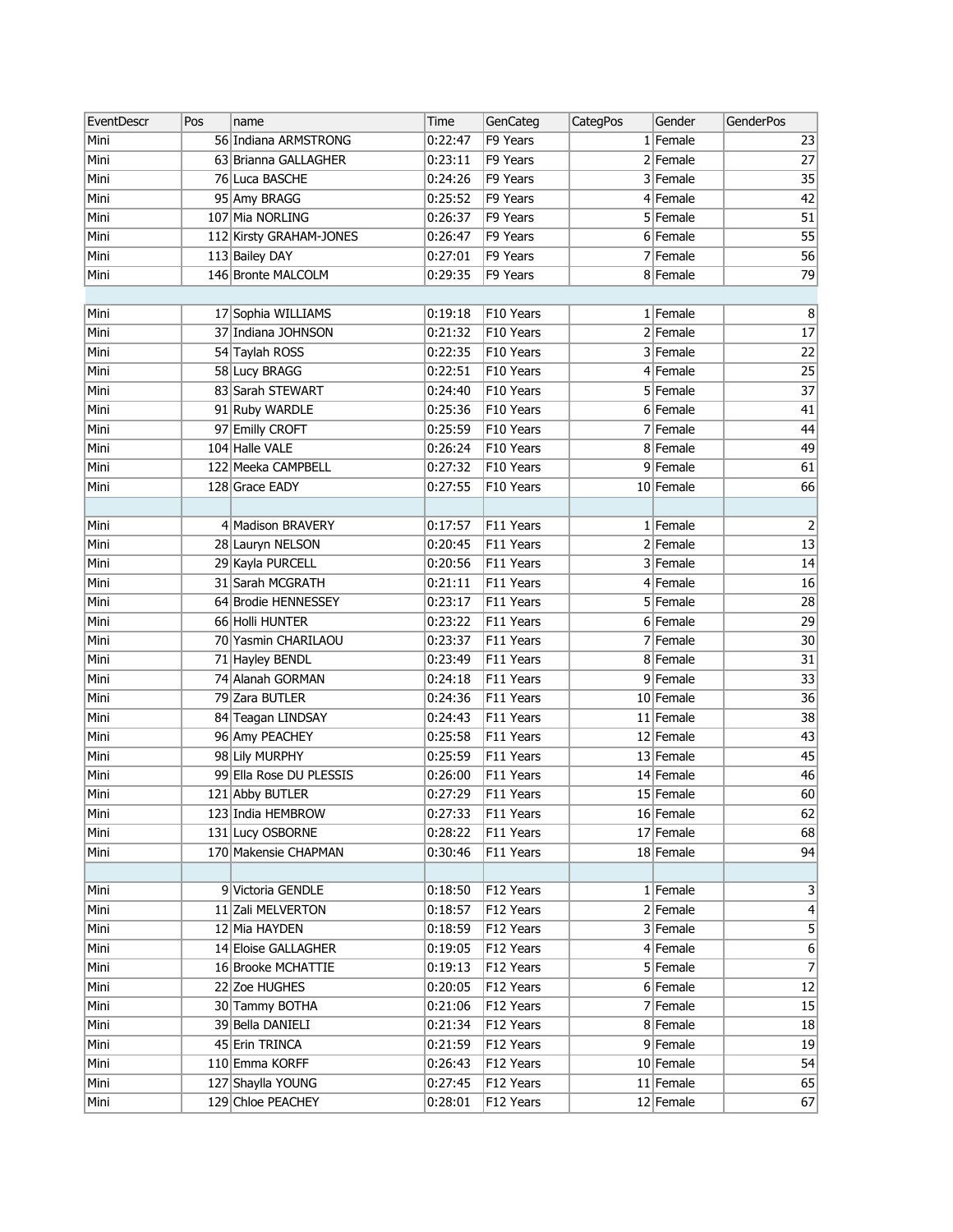| Mini | 187 Harriet JENNETT      | 0:32:51 | F12 Years              | 13 Female   | 106             |
|------|--------------------------|---------|------------------------|-------------|-----------------|
| Mini | 212 Lily SLATER          | 0:37:25 | F12 Years              | 14 Female   | 121             |
|      |                          |         |                        |             |                 |
| Mini | 1 Morgan BUZZELL         | 0:17:23 | F13+ Years             | $1$ Female  | 1               |
| Mini | 18 Kate TAYLOR           | 0:19:27 | $\overline{F13}$ Years | $2$ Female  | $\overline{9}$  |
| Mini | 20 Darcie BALCON         | 0:19:53 | F13+ Years             | 3 Female    | 10              |
| Mini | 21 Alannah TAYLOR        | 0:19:56 | F13+ Years             | $4$ Female  | 11              |
| Mini | 50 Tricia BANCROFT       | 0:22:23 | F13+ Years             | $5$ Female  | 20              |
| Mini | 52 Cherie DUNCAN         | 0:22:25 | F13+ Years             | $6$ Female  | 21              |
| Mini | 57 Jennifer MCMILLAN     | 0:22:48 | F13+ Years             | $7$ Female  | 24              |
| Mini | 62 Molly ELMO            | 0:23:08 | F13+ Years             | 8 Female    | 26              |
| Mini | 73 Sian BUTCHER          | 0:24:13 | F13+ Years             | 9 Female    | 32              |
| Mini | 75 Susan LEE             | 0:24:19 | F13+ Years             | 10 Female   | 34              |
| Mini | 86 Kim MITCHELL-DARLEY   | 0:24:45 | F13+ Years             | 11 Female   | 39              |
| Mini | 88 Alana KNOX            | 0:24:56 | F13+ Years             | 12 Female   | 40              |
| Mini | 100 Alison SPRAGUE       | 0:26:02 | F13+ Years             | 13 Female   | 47              |
| Mini | 103 Jill RYAN            | 0:26:20 | F13+ Years             | 14 Female   | 48              |
| Mini | 106 Melanie HAILEY       | 0:26:35 | F13+ Years             | 15 Female   | 50              |
| Mini | 108 Selena DANIELI       | 0:26:40 | F13+ Years             | 16 Female   | 52              |
| Mini | 109 Lara OLSEN           | 0:26:40 | F13+ Years             | $17$ Female | 53              |
| Mini | 114 Bridget CASEY        | 0:27:06 | F13+ Years             | 18 Female   | $\overline{57}$ |
| Mini | 116 Talia GOKYILDIRIM    | 0:27:16 | F13+ Years             | 19 Female   | 58              |
| Mini | 117 Isabelle MCMULLEN    | 0:27:20 | F13+ Years             | 20 Female   | $\overline{59}$ |
| Mini | 124 Emily MCCARTHY       | 0:27:33 | F13+ Years             | 21 Female   | 63              |
| Mini | 126 Julie SPEER          | 0:27:41 | F13+ Years             | 22 Female   | 64              |
| Mini | 135 Nicola WEBER         | 0:28:49 | F13+ Years             | 23 Female   | 69              |
| Mini | 136 Lynda BODY           | 0:28:53 | F13+ Years             | 24 Female   | 70              |
| Mini | 137 Shanie ATKINSON      | 0:29:08 | F13+ Years             | 25 Female   | $\overline{71}$ |
| Mini | 138 Charity HIGGINBOTHAM | 0:29:11 | F13+ Years             | 26 Female   | 72              |
| Mini | 139 Alex LUCK            | 0:29:14 | F13+ Years             | 27 Female   | 73              |
| Mini | 140 Vivienne ROBINSON    | 0:29:15 | F13+ Years             | 28 Female   | 74              |
| Mini | 141 Tamara MORRIS        | 0:29:22 | F13+ Years             | 29 Female   | 75              |
| Mini | 142 Roslyn MACKENZIE     | 0:29:26 | F13+ Years             | 30 Female   | 76              |
| Mini | 144 Kathryn PHILLIPS     | 0:29:34 | F13+ Years             | 31 Female   | 77              |
| Mini | 145 Melinda FLETCHER     | 0:29:35 | F13+ Years             | 32 Female   | 78              |
| Mini | 149 Motoko KONO          | 0:29:53 | F13+ Years             | 33 Female   | 80              |
| Mini | 151 Ally Rose MAMOUNEY   | 0:29:56 | F13+ Years             | 34 Female   | $\overline{81}$ |
| Mini | 152 Carrie Ann BAXTER    | 0:29:56 | F13+ Years             | 35 Female   | 82              |
| Mini | 154 Carol GAY            | 0:30:04 | F13+ Years             | 36 Female   | 83              |
| Mini | 155 Helen MACKENZIE      | 0:30:09 | F13+ Years             | 37 Female   | 84              |
| Mini | 156 Eileen SLOCOMBE      | 0:30:09 | F13+ Years             | 38 Female   | 85              |
| Mini | 157 Annabelle WILLIAMS   | 0:30:10 | F13+ Years             | 39 Female   | 86              |
| Mini | 159 Sam TRASK            | 0:30:13 | F13+ Years             | 40 Female   | 87              |
| Mini | 162 Attracta WOLOHAN     | 0:30:23 | F13+ Years             | 41 Female   | 88              |
| Mini | 163 Kelly ALLEN          | 0:30:23 | F13+ Years             | 42 Female   | 89              |
| Mini | 164 Mel TRASK            | 0:30:26 | F13+ Years             | 43 Female   | 90              |
| Mini | 165 Julie COOK           | 0:30:27 | F13+ Years             | 44 Female   | 91              |
| Mini | 168 Belinda ALLEN        | 0:30:46 | F13+ Years             | 45 Female   | 92              |
| Mini | 169 Jade HARKNESS        | 0:30:46 | F13+ Years             | 46 Female   | 93              |
| Mini | 171 Shar DALZIEL         | 0:30:53 | F13+ Years             | 47 Female   | 95              |
| Mini | 172 Anna LING            | 0:30:58 | F13+ Years             | 48 Female   | 96              |
| Mini | 173 Katie PRICE          | 0:31:15 | F13+ Years             | 49 Female   | 97              |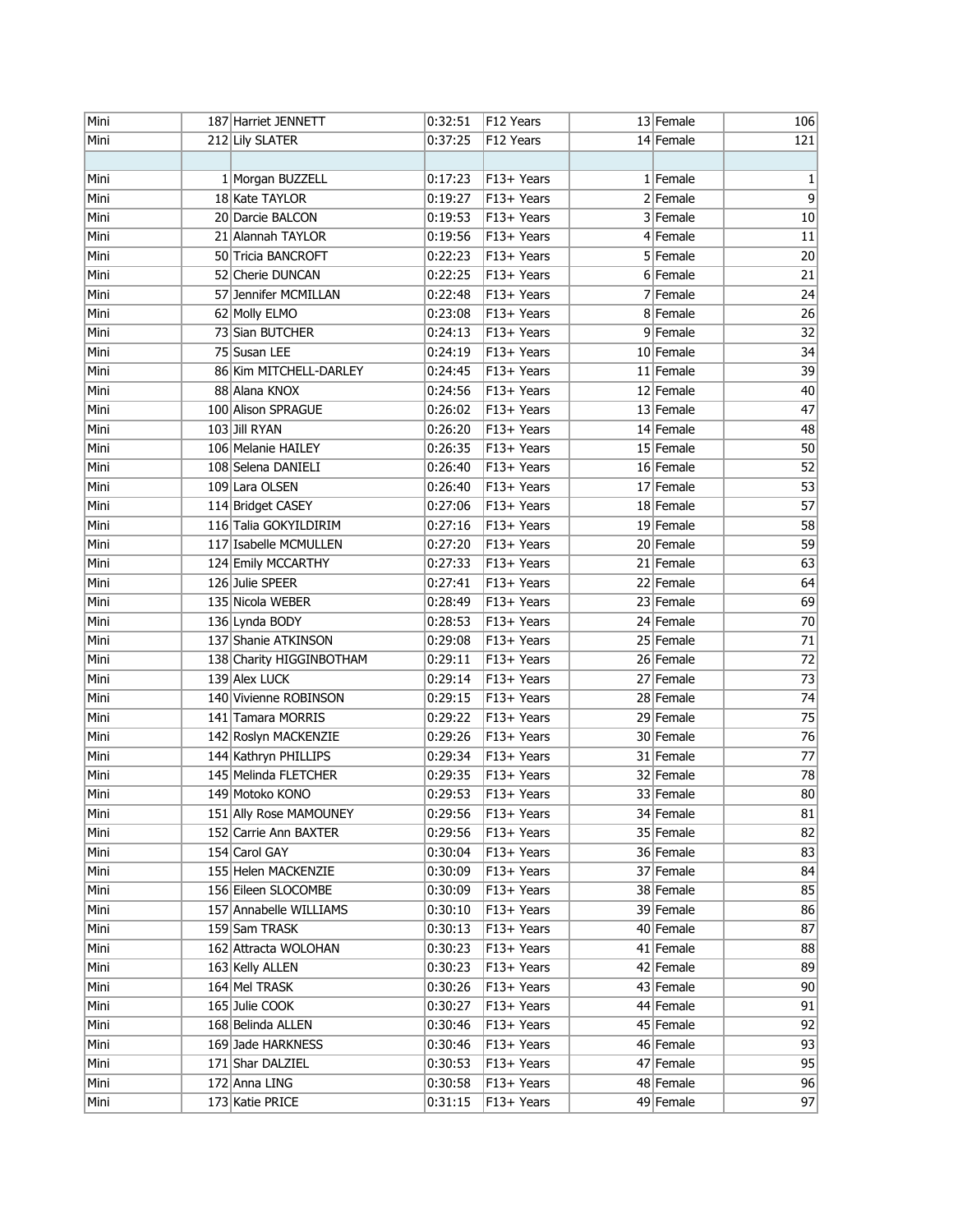| Mini | 174 Theresa JACOBSON  | 0:31:18 | F13+ Years             | 50 Female | 98  |
|------|-----------------------|---------|------------------------|-----------|-----|
| Mini | 176 Catherine WOOD    | 0:31:27 | F13+ Years             | 51 Female | 99  |
| Mini | 177 Sophie EGDEN      | 0:31:42 | F13+ Years             | 52 Female | 100 |
| Mini | 178 Jane HUTCHESON    | 0:31:45 | F13+ Years             | 53 Female | 101 |
| Mini | 179 Trish STEWART     | 0:32:03 | F13+ Years             | 54 Female | 102 |
| Mini | 182 Jane REES         | 0:32:27 | F13+ Years             | 55 Female | 103 |
| Mini | 185 Sue MELLOY        | 0:32:41 | F13+ Years             | 56 Female | 104 |
| Mini | 186 Donna FARRELL     | 0:32:51 | F13+ Years             | 57 Female | 105 |
| Mini | 188 Florence GAILLARD | 0:33:07 | F13+ Years             | 58 Female | 107 |
| Mini | 189 Jenny SHIELS      | 0:33:08 | F13+ Years             | 59 Female | 108 |
| Mini | 190 Louise ALFORD     | 0:33:16 | F13+ Years             | 60 Female | 109 |
| Mini | 191 Kelly CHAPMAN     | 0:33:18 | F13+ Years             | 61 Female | 110 |
| Mini | 196 Ann WILSON        | 0:34:16 | F13+ Years             | 62 Female | 111 |
| Mini | 197 Tracey VEIVERS    | 0:34:19 | F13+ Years             | 63 Female | 112 |
| Mini | 198 Sara HENDERSON    | 0:34:20 | F13+ Years             | 64 Female | 113 |
| Mini | 199 Nikki MERCER      | 0:34:21 | F13+ Years             | 65 Female | 114 |
| Mini | 200 Jackie MOSSMAN    | 0:34:29 | F13+ Years             | 66 Female | 115 |
| Mini | 201 Mandana ARSHI     | 0:34:40 | F13+ Years             | 67 Female | 116 |
| Mini | 202 Ann HICKEY        | 0:34:48 | F13+ Years             | 68 Female | 117 |
| Mini | 205 Anna LAW          | 0:35:13 | F13+ Years             | 69 Female | 118 |
| Mini | 209 Sharon WASLEY     | 0:35:53 | F13+ Years             | 70 Female | 119 |
| Mini | 210 Annie HAYWARD     | 0:36:20 | F13+ Years             | 71 Female | 120 |
| Mini | 214 Kate GULLIVER     | 0:38:07 | F13+ Years             | 72 Female | 122 |
| Mini | 215 Leeanne SCHULTZ   | 0:39:32 | F13+ Years             | 73 Female | 123 |
| Mini | 216 Mary-Clare POWER  | 0:39:35 | F13+ Years             | 74 Female | 124 |
| Mini | 217 Georgina BROWN    | 0:39:39 | $\overline{F13}$ Years | 75 Female | 125 |
| Mini | 220 Valerie DAVIES    | 0:40:25 | F13+ Years             | 76 Female | 126 |
| Mini | 221 Marisa WORLING    | 0:40:28 | F13+ Years             | 77 Female | 127 |
| Mini | 222 Frances MAITLAND  | 0:40:28 | F13+ Years             | 78 Female | 128 |
| Mini | 223 Natasha JACKSON   | 0:40:36 | F13+ Years             | 79 Female | 129 |
| Mini | 225 Felicity DEARLOVE | 0:41:48 | $\overline{F13}$ Years | 80 Female | 130 |
| Mini | 226 Madonna RATHBORNE | 0:41:54 | $\overline{F13}$ Years | 81 Female | 131 |
| Mini | 227 Yvette ROBERTSON  | 0:42:30 | F13+ Years             | 82 Female | 132 |
| Mini | 228 Kay WILSON        | 0:43:02 | F13+ Years             | 83 Female | 133 |
| Mini | 234 Cathy MARTIN      | 0:44:04 | F13+ Years             | 84 Female | 134 |
| Mini | 236 Isobel KIRK       | 0:46:01 | F13+ Years             | 85 Female | 135 |
| Mini | 238 Lorraine BOSTON   | 0:46:04 | F13+ Years             | 86 Female | 136 |
| Mini | 239 Justine BELL      | 0:49:12 | F13+ Years             | 87 Female | 137 |

| Mini | 27 Ruben REES              | 0:20:43 | M9 Years  | $1$ Male | 15             |
|------|----------------------------|---------|-----------|----------|----------------|
| Mini | 44 Callum BALCON           | 0:21:54 | M9 Years  | $2$ Male | 26             |
| Mini | 55 Seth CARTER             | 0:22:43 | M9 Years  | 3 Male   | 33             |
| Mini | 192 Kalani MITCHELL-DARLEY | 0:33:32 | M9 Years  | 4 Male   | 82             |
| Mini | 193 Ryan KENNEDY           | 0:33:36 | M9 Years  | 5 Male   | 83             |
| Mini | 194 Cadyn WORLING          | 0:33:36 | M9 Years  | 6 Male   | 84             |
|      |                            |         |           |          |                |
| Mini | 5 Adam PALMER              | 0:18:05 | M10 Years | $1$ Male | 31             |
| Mini | 6 Will TAYLOR              | 0:18:07 | M10 Years | $2$ Male | 4              |
| Mini | 7 Nicholas MOUNIC          | 0:18:21 | M10 Years | 3 Male   | 5 <sub>l</sub> |
| Mini | 8 Kai WATSON               | 0:18:24 | M10 Years | 4 Male   | 6              |
| Mini | 10 Joey WARNE              | 0:18:56 | M10 Years | 5 Male   | 7 <sup>1</sup> |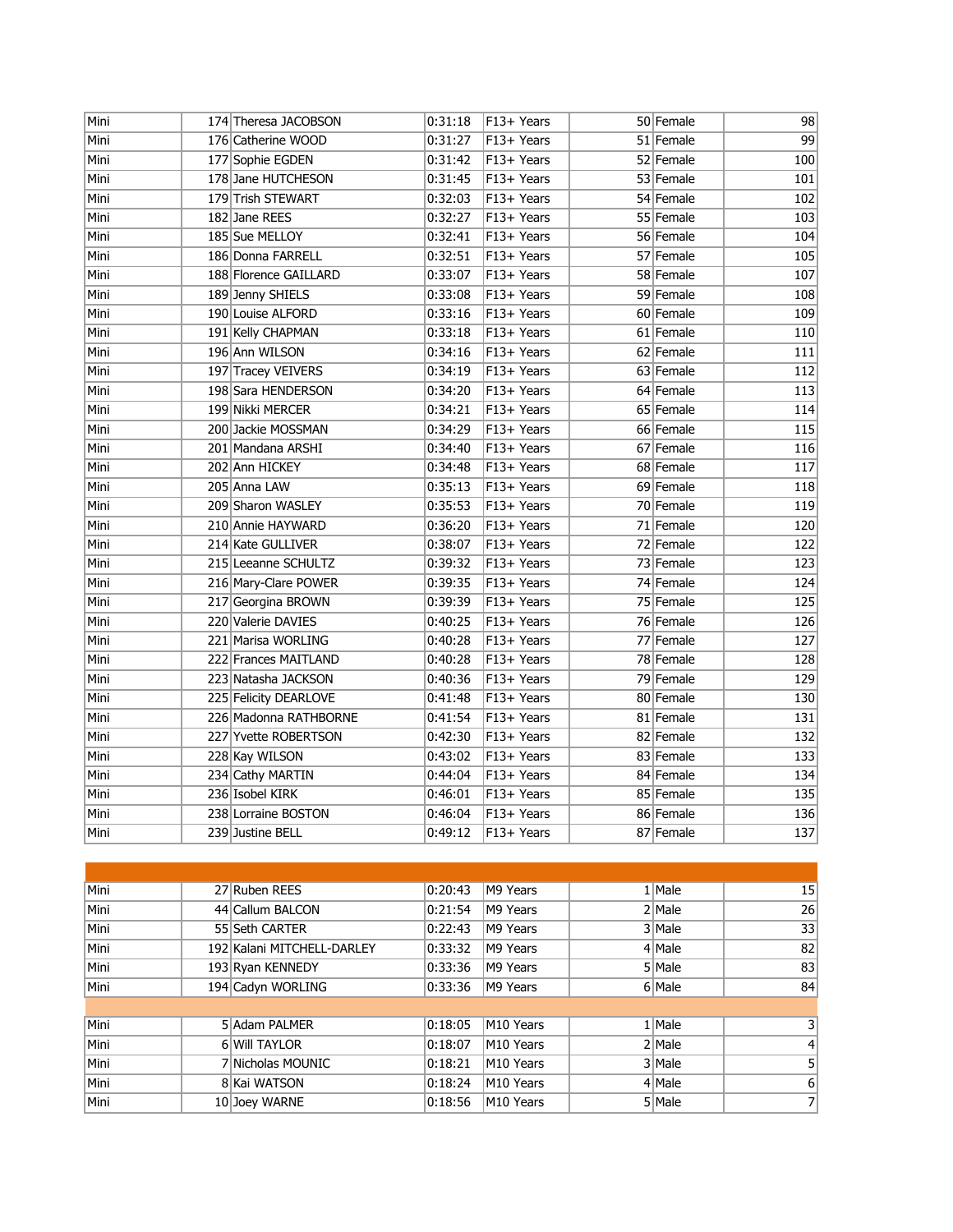| Mini         | 36 Lucas ADAMS                         | 0:21:30            | M10 Years                | 6 Male                 | 20               |
|--------------|----------------------------------------|--------------------|--------------------------|------------------------|------------------|
| Mini         | 40 Matt BLANCH                         | 0:21:36            | M10 Years                | $7$ Male               | 22               |
| Mini         | 47 Jack WILLIAMS                       | 0:22:06            | M10 Years                | 8 Male                 | 28               |
| Mini         | 77 Alby KAY                            | 0:24:28            | M10 Years                | 9 Male                 | 42               |
| Mini         | 78 Edward WILLIAMS                     | 0:24:32            | M10 Years                | $10$ Male              | 43               |
| Mini         | 80 Adam PAGE                           | 0:24:39            | M10 Years                | $11$ Male              | 44               |
| Mini         | 132 Beau CARTER                        | 0:28:26            | M10 Years                | 12 Male                | 64               |
| Mini         | 160 Taj BIRRELL                        | 0:30:21            | M10 Years                | $13$ Male              | 73               |
| Mini         | 161 Tom APPLEYARD                      | 0:30:22            | M10 Years                | $14$ Male              | 74               |
| Mini         | 184 Rory CLAYTON                       | 0:32:41            | M10 Years                | $15$ Male              | 81               |
| Mini         | 195 Heath SLATER                       | 0:33:42            | M10 Years                | $16$ Male              | 85               |
|              |                                        |                    |                          |                        |                  |
| Mini         | 13 Roman NORLING                       | 0:19:00            | M11 Years                | $1$ Male               | 8                |
| Mini         | 15 Hugh STEWART                        | 0:19:06            | M11 Years                | $2$ Male               | 9                |
| Mini         | 19 Harry MORRISON                      | 0:19:31            | M11 Years                | 3 Male                 | $10\,$           |
| Mini         | 35 Zane BAXTER                         | 0:21:30            | M11 Years                | $4$ Male               | 19               |
| Mini         | 38 Jahvis MURRAY-WOODHOUSE             | 0:21:32            | M11 Years                | 5 Male                 | $\overline{21}$  |
| Mini         | 43 Harrison KENNEDY                    | 0:21:53            | M11 Years                | $6$ Male               | $\overline{25}$  |
| Mini         | 48 Felix REYNOLDS                      | 0:22:08            | M11 Years                | $7$ Male               | 29               |
| Mini         | 49 Liam WORLING                        | 0:22:08            | M11 Years                | 8 Male                 | 30               |
| Mini         | 61 James NARAIN                        | 0:23:07            | M11 Years                | 9 Male                 | $\overline{36}$  |
| Mini         | 68 Bodie BARKER                        | 0:23:29            | M11 Years                | $10$ Male              | 39               |
| Mini         | 69 Moby MCMULLEN                       | 0:23:32            | M11 Years                | $11$ Male              | 40               |
| Mini         | 101 James WHATMAN                      | 0:26:03            | M11 Years                | 12 Male                | 54               |
| Mini         | 102 Charlie EADY                       | 0:26:05            | M11 Years                | $13$ Male              | 55               |
| Mini         | 120 Benjamin CALLAHAN                  | 0:27:28            | M11 Years                | $14$ Male              | 61               |
|              |                                        |                    |                          |                        |                  |
| Mini         | 2 Luke MOUNIC                          | 0:17:34            | M12 Years                | $1$ Male               | $\mathbf 1$      |
| Mini         | 24 Jake CROFT                          | 0:20:27            | M12 Years                | $2$ Male               | 12               |
| Mini         | 26 Archie TRUSWELL                     | 0:20:43            | M12 Years                | 3 Male                 | 14               |
| Mini         | 33 Jarrah LADKIN                       | 0:21:22            | M12 Years                | $4$ Male               | $17\,$           |
| Mini         | 34 Nathan BLANKSBY                     | 0:21:24            | M12 Years                | 5 Male                 | 18               |
| Mini         | 53 Bailey TRIM                         | 0:22:29            | M12 Years                | 6 Male                 | 32               |
| Mini         | 59 James APPLEYARD                     | 0:22:57            | M12 Years                | $7$ Male               | 34               |
| Mini         | 60 Thomas NEEDHAM                      | 0:22:57            | M12 Years                | 8 Male                 | 35               |
|              |                                        |                    |                          |                        |                  |
| Mini         | 3 Gavin URQUHART                       | 0:17:42            | M13+ Years               | 1   Male               | $\left  \right $ |
| Mini         | 23 Finley CAMPBELL                     | 0:20:10            | M13+ Years               | $2$ Male               | $11\,$           |
| Mini         | 25 Domenic BERTAZZO                    | 0:20:32            | M13+ Years               | 3 Male                 | 13               |
| Mini         | 32 Peter HANCOCK                       | 0:21:18            | M13+ Years               | $4$ Male               | 16               |
| Mini         | 41 Mathew MCKAY                        | 0:21:51            | M13+ Years               | 5 Male                 | 23               |
| Mini         | 42 Sam MORRISON                        | 0:21:52            | M13+ Years               | 6 Male                 | 24               |
| Mini         | 46 Bob QUIRK                           | 0:22:04            | M13+ Years               | $7$ Male               | 27               |
| Mini         | 51 Cooper HENNESSEY                    | 0:22:25            | M13+ Years               | 8 Male                 | 31               |
| Mini         | 65 Aidan RAJARATNAM                    | 0:23:18            | M13+ Years               | $9$ Male               | 37               |
| Mini         | 67 Mitch JACOBSON                      | 0:23:28            | M13+ Years               | 10 Male                | 38               |
| Mini         | 72 Mick DONNELLY                       | 0:24:13            | M13+ Years               | $11$ Male              | 41               |
| Mini         | 81 Glen STEWART                        | 0:24:39            | M13+ Years               | 12 Male                | 45               |
| Mini         | 82 Darren BUTLER                       | 0:24:40            | M13+ Years               | 13 Male                | 46               |
| Mini         |                                        |                    |                          |                        |                  |
|              | 85 Barton COYLE                        | 0:24:44            | M13+ Years               | 14 Male                | 47               |
| Mini<br>Mini | 87 Jake HENDERSON<br>89 Stephen THOMAS | 0:24:45<br>0:25:09 | M13+ Years<br>M13+ Years | $15$ Male<br>$16$ Male | 48<br>49         |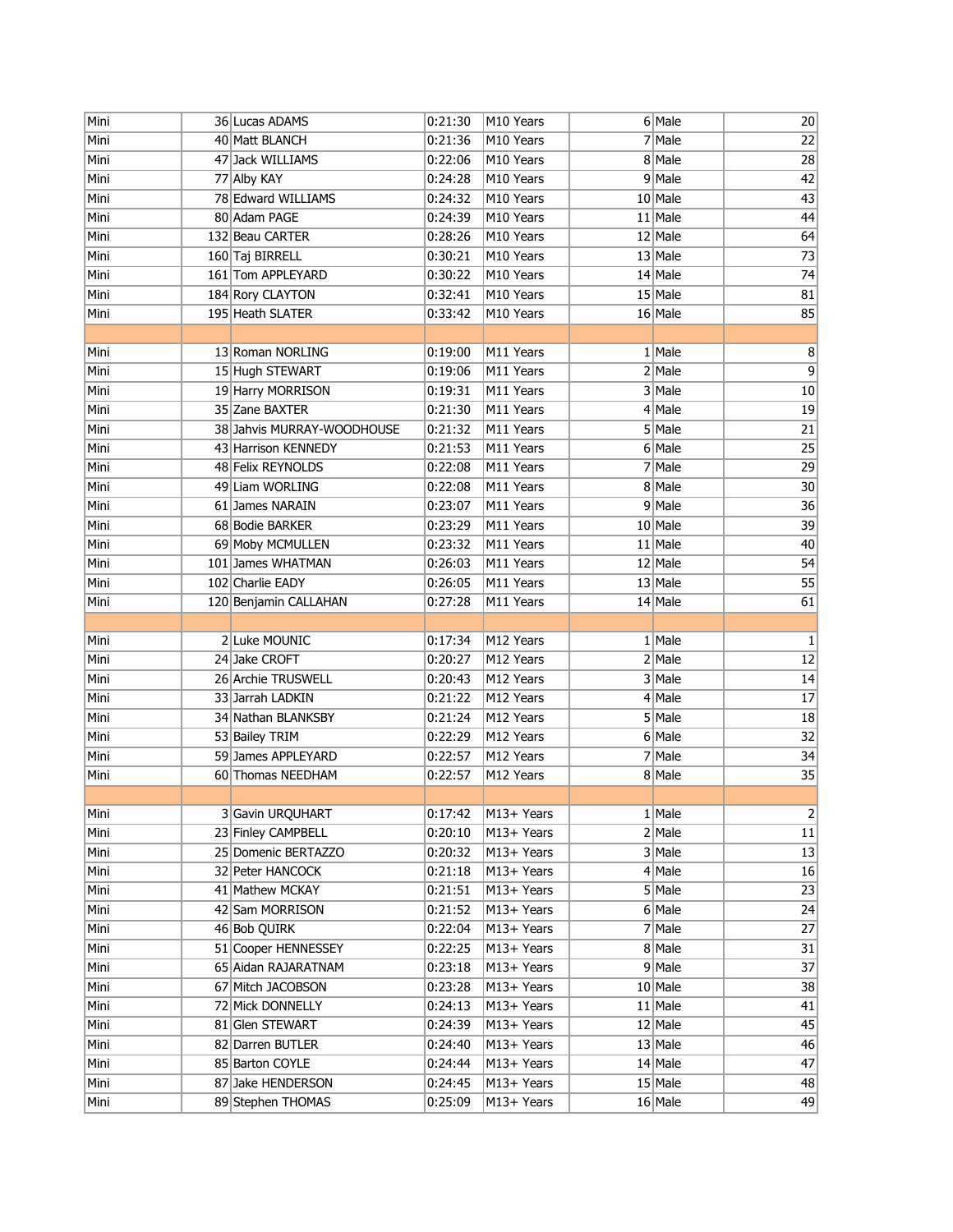| Mini | 90 Theo LUXTON          | 0:25:21 | M13+ Years | 17 Male   | 50              |
|------|-------------------------|---------|------------|-----------|-----------------|
| Mini | 92 Mark CASEY           | 0:25:37 | M13+ Years | 18 Male   | 51              |
| Mini | 93 Nik HUGHES           | 0:25:42 | M13+ Years | $19$ Male | 52              |
| Mini | 94 Trevor THRUPP        | 0:25:51 | M13+ Years | $20$ Male | 53              |
| Mini | 105 Geoff GAGGIN        | 0:26:28 | M13+ Years | $21$ Male | 56              |
| Mini | 111 Neil KENDRICK       | 0:26:46 | M13+ Years | 22 Male   | 57              |
| Mini | 115 Jamie BIRRELL       | 0:27:08 | M13+ Years | $23$ Male | 58              |
| Mini | 118 Paull HOUSTON       | 0:27:23 | M13+ Years | $24$ Male | 59              |
| Mini | 119 Graeme WALTON       | 0:27:26 | M13+ Years | 25 Male   | 60              |
| Mini | 125 George DU PLESSIS   | 0:27:34 | M13+ Years | 26 Male   | 62              |
| Mini | 130 Keith DOHERTY       | 0:28:21 | M13+ Years | 27 Male   | 63              |
| Mini | 133 Timothy DALEY       | 0:28:30 | M13+ Years | 28 Male   | 65              |
| Mini | 134 Mark HIGGINBOTHAM   | 0:28:39 | M13+ Years | 29 Male   | 66              |
| Mini | 143 Matthew HEANEY      | 0:29:28 | M13+ Years | 30 Male   | 67              |
| Mini | 147 David BLOMBERG      | 0:29:36 | M13+ Years | 31 Male   | 68              |
| Mini | 148 Peter OCONNOR       | 0:29:44 | M13+ Years | 32 Male   | 69              |
| Mini | 150 Glen KOSKI          | 0:29:54 | M13+ Years | 33 Male   | 70              |
| Mini | 153 Jason LANG          | 0:30:00 | M13+ Years | 34 Male   | $71\,$          |
| Mini | 158 Dominique CHARILAOU | 0:30:10 | M13+ Years | 35 Male   | 72              |
| Mini | 166 John COGHLAN        | 0:30:30 | M13+ Years | 36 Male   | $\overline{75}$ |
| Mini | 167 Mark BREHENY        | 0:30:43 | M13+ Years | 37 Male   | 76              |
| Mini | 175 John MACAULEY       | 0:31:19 | M13+ Years | 38 Male   | 77              |
| Mini | 180 Graham BIRRELL      | 0:32:10 | M13+ Years | 39 Male   | 78              |
| Mini | 181 Dave ROBINSON       | 0:32:24 | M13+ Years | $40$ Male | 79              |
| Mini | 183 David HAVILL        | 0:32:30 | M13+ Years | $41$ Male | 80              |
| Mini | 203 Nicholas SIMON      | 0:34:55 | M13+ Years | $42$ Male | 86              |
| Mini | 204 Wayne BREEN         | 0:35:09 | M13+ Years | 43 Male   | 87              |
| Mini | 206 Gordon SHADFORTH    | 0:35:15 | M13+ Years | 44 Male   | 88              |
| Mini | 207 James HASTIE        | 0:35:16 | M13+ Years | $45$ Male | 89              |
| Mini | 208 Fred BANKS          | 0:35:17 | M13+ Years | 46 Male   | 90              |
| Mini | 211 Carlo VACCARI       | 0:37:22 | M13+ Years | 47 Male   | 91              |
| Mini | 213 Tim BAGOT           | 0:37:45 | M13+ Years | 48 Male   | 92              |
| Mini | 218 Drew MCHUGH         | 0:39:52 | M13+ Years | 49 Male   | 93              |
| Mini | 219 Garry JOHNSON       | 0:39:52 | M13+ Years | 50 Male   | 94              |
| Mini | 224 Ingilby DICKSON     | 0:41:09 | M13+ Years | 51 Male   | 95              |
| Mini | 229 Cameron KOSMALA     | 0:43:34 | M13+ Years | 52 Male   | 96              |
| Mini | 230 Scott BURTON        | 0:43:34 | M13+ Years | 53 Male   | 97              |
| Mini | 231 Walter DIETRICH     | 0:43:51 | M13+ Years | 54 Male   | 98              |
| Mini | 232 Tyssen GOKYILDIRIM  | 0:43:52 | M13+ Years | 55 Male   | 99              |
| Mini | 233 Ata GOKYILDIRIM     | 0:43:53 | M13+ Years | 56 Male   | 100             |
| Mini | 235 William RINGLAND    | 0:44:53 | M13+ Years | 57 Male   | 101             |
| Mini | 237 Alan WOODRUFF       | 0:46:02 | M13+ Years | 58 Male   | 102             |
| Mini | 240 Gordon HAYES        | 0:49:42 | M13+ Years | 59 Male   | 103             |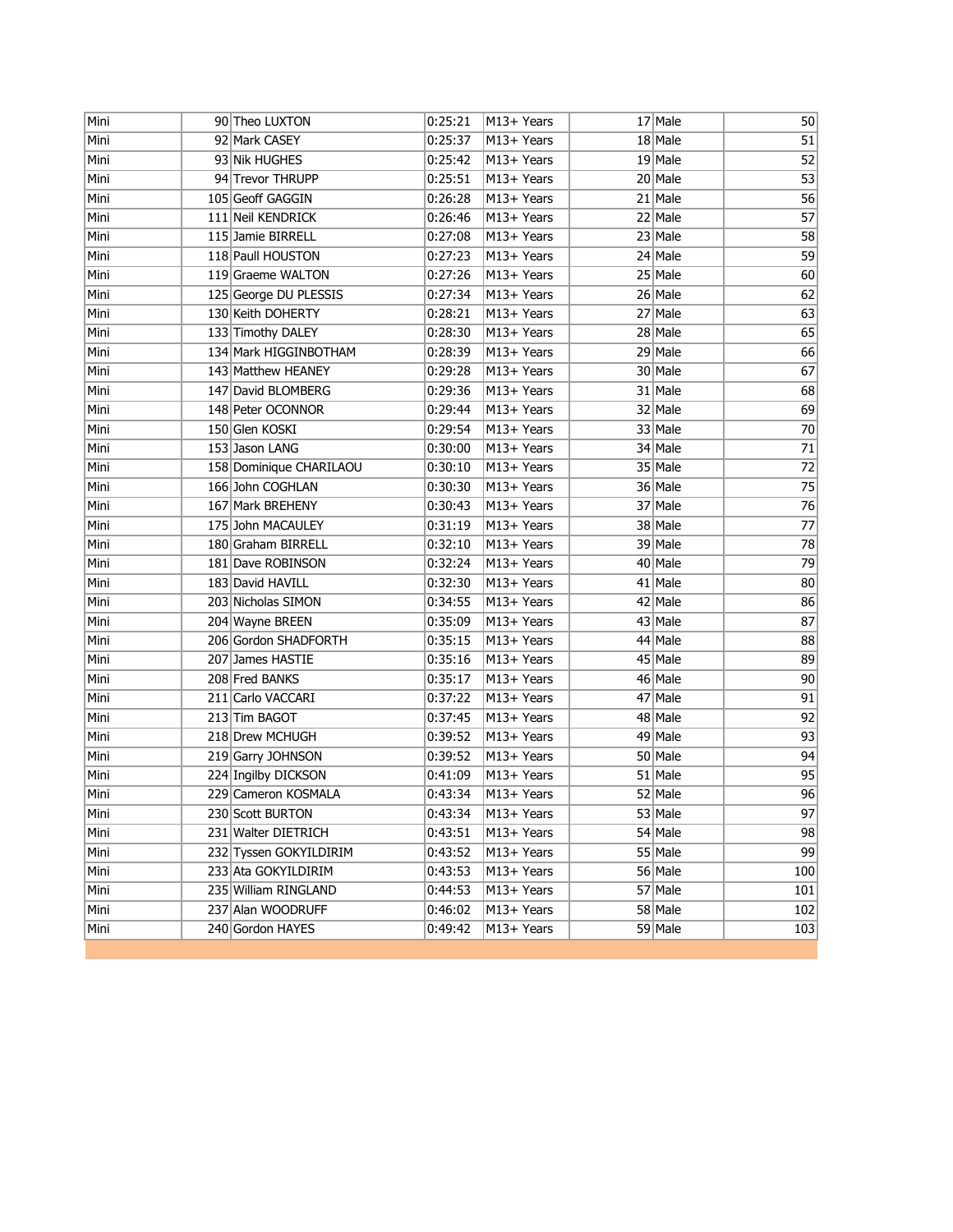| From                               | RaceNo | Age      | <b>TeamName</b> | TeamType |
|------------------------------------|--------|----------|-----------------|----------|
| MERMAID WATERS (QLD)               | 1648   | 9        |                 |          |
| ASHGROVE (QLD)                     | 1665   | 9        |                 |          |
| Gordon Park (QLD)                  | 1649   | 9        |                 |          |
| Townsville (QLD)                   | 1652   | 9        |                 |          |
| Palm Beach (QLD)                   | 1685   | 9        |                 |          |
| <b>EMPIRE VALE (NSW)</b>           | 1669   | 9        |                 |          |
| Underwood (QLD)                    | 1662   | 9        |                 |          |
| ELANORA (QLD)                      | 1679   | 9        |                 |          |
|                                    |        |          |                 |          |
| Tugun (QLD)                        | 1699   | 10       |                 |          |
| Tweed Heads West (NSW)             | 1676   | 10       |                 |          |
| Palm Beach (QLD)                   | 1692   | 10       |                 |          |
| Townsville (QLD)                   | 1653   | 10       |                 |          |
| Bonny Hills (NSW)                  | 1695   | 10       |                 |          |
| Qlburleigh Heads (QLD)             | 1698   | 10       |                 |          |
| Lennox Head (NSW)                  | 1660   | 10       |                 |          |
| Broadbeach Waters (QLD)            | 1697   | 10       |                 |          |
| Byron Bay (NSW)                    | 1657   | 10       |                 |          |
| Bangalow (NSW)                     | 1664   | 10       |                 |          |
|                                    |        |          |                 |          |
| Loganholme (QLD)                   | 1654   | 11       |                 |          |
| Burleigh Waters (QLD)              | 1684   | 11       |                 |          |
| Miami (QLD)                        | 1690   | 11       |                 |          |
| Albany Creek (QLD)                 | 1680   | 11       |                 |          |
| <b>BURLEIGH (QLD)</b>              | 1672   | 11       |                 |          |
| Nimbin (NSW)                       | 1674   | 11       |                 |          |
| Eviron (NSW)                       | 1659   | 11       |                 |          |
| Nunderi (NSW)                      | 1650   | 11       |                 |          |
| Lismore Heights (NSW)              | 1668   | 11       |                 |          |
| Lismore (NSW)                      | 1656   | 11       |                 |          |
| Coorparoo (QLD)                    | 1678   | 11       |                 |          |
| Suffolk Park (NSW)                 | 1688   | 11       |                 |          |
| East Ballina (NSW)                 | 1683   | 11       |                 |          |
| Lennox Head (NSW)                  | 1663   | 11       |                 |          |
| Lismore (NSW)                      | 1655   | 11       |                 |          |
| Byron Bay (NSW)                    | 1671   | 11       |                 |          |
| Fortitude Valley (QLD)             | 1687   | 11       |                 |          |
| Tweed Heads West (NSW)             | 1658   | 11       |                 |          |
|                                    |        |          |                 |          |
| Oxenford (QLD)                     | 1667   | 12       |                 |          |
| Robina (QLD)                       | 1682   | 12       |                 |          |
| Hope Island (QLD)                  | 1670   | 12       |                 |          |
| Ashgrove (QLD)                     |        | 12       |                 |          |
|                                    | 1666   |          |                 |          |
| The Gap (QLD)<br>Lennox Head (NSW) | 1681   | 12<br>12 |                 |          |
|                                    | 1673   |          |                 |          |
| Lismore (NSW)                      | 1651   | 12       |                 |          |
| Seven Hills (QLD)                  | 1661   | 12       |                 |          |
| Southport (QLD)                    | 1696   | 12       |                 |          |
| Coopers Shoot (NSW)                | 1677   | 12       |                 |          |
| Lennox Head (NSW)                  | 1870   | 12       |                 |          |
| Suffolk Park (NSW)                 | 1689   | 12       |                 |          |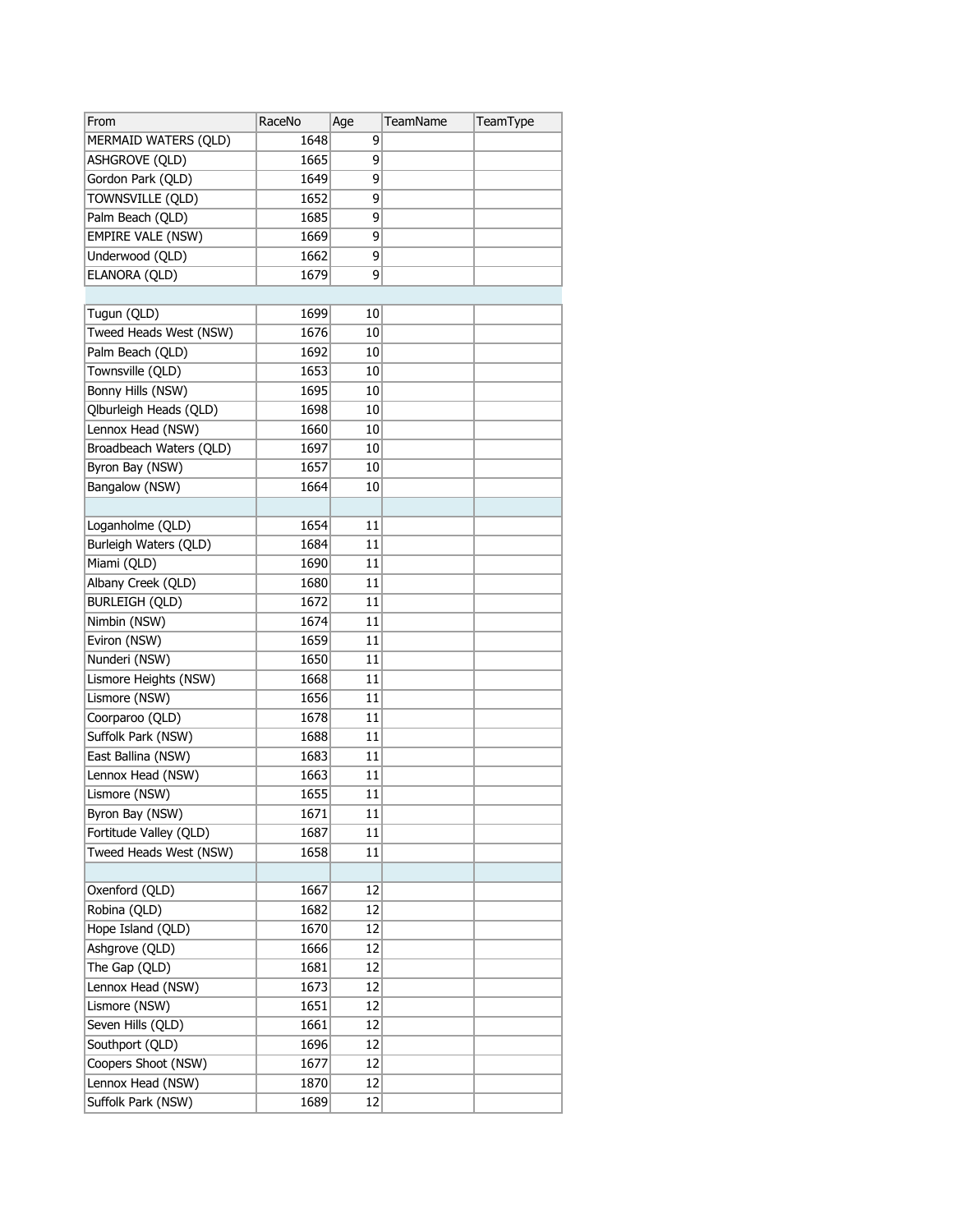| Geelong (VIC)         | 1675 | 12 |  |
|-----------------------|------|----|--|
| Mermaid Waters (QLD)  | 1694 | 12 |  |
|                       |      |    |  |
| Ashmore (QLD)         | 1784 | 14 |  |
| Southport Park (QLD)  | 1858 | 15 |  |
| Bangalow (NSW)        | 1773 | 13 |  |
| St Leonards (NSW)     | 1857 | 22 |  |
| Marrickville (NSW)    | 1774 | 49 |  |
| Byron Bay (NSW)       | 1792 | 22 |  |
| Matraville (NSW)      | 1825 | 20 |  |
| Currumbin (QLD)       | 1794 | 36 |  |
| Carrara (QLD)         | 1783 | 14 |  |
| Bulimba (QLD)         | 1816 | 32 |  |
| Tweed Heads (NSW)     | 1831 | 44 |  |
| Goonellabah (NSW)     | 1812 | 15 |  |
| Bundall (QLD)         | 1855 | 44 |  |
| Clovelly (NSW)        | 1850 | 55 |  |
| Melbourne (VIC)       | 1802 | 30 |  |
| Seven Hills (QLD)     | 1789 | 35 |  |
| Coogee (NSW)          | 1836 | 37 |  |
| The Gap (QLD)         | 1785 | 17 |  |
| North Bondi (NSW)     | 1799 | 13 |  |
| Bangalow (NSW)        | 1826 | 13 |  |
| Yeronga (QLD)         | 1824 | 23 |  |
| Fairlight (NSW)       | 1854 | 50 |  |
| Arundel (QLD)         | 1863 | 42 |  |
| Newmarket (QLD)       | 1778 | 36 |  |
| Suffolk Park (NSW)    | 1772 | 43 |  |
| The Gap (QLD)         | 1807 | 33 |  |
| Southport (QLD)       | 1818 | 26 |  |
| Southport (QLD)       | 1848 | 58 |  |
| Ashmore (QLD)         | 1832 | 49 |  |
| Lennox Head (NSW)     | 1820 | 40 |  |
| West End (QLD)        | 1839 | 44 |  |
| Alstonville (NSW)     | 1796 | 40 |  |
| Crows Nest (NSW)      | 1813 | 38 |  |
| Wirlinga (NSW)        | 1822 | 14 |  |
| Lismore (NSW)         | 1775 | 40 |  |
| New Farm (QLD)        | 1798 | 54 |  |
| Benowa (QLD)          | 1819 | 50 |  |
| Benowa (QLD)          | 1853 | 50 |  |
| Bithramere (NSW)      | 1864 | 38 |  |
| Aireys Inlet (VIC)    | 1860 | 49 |  |
| Manly (NSW)           | 1867 | 47 |  |
| Manly (NSW)           | 1770 | 46 |  |
| Fairfield (VIC)       | 1859 | 50 |  |
| Paradise Waters (QLD) | 1787 | 37 |  |
| Mosman (NSW)          | 1769 | 36 |  |
| Mosman (NSW)          | 1803 | 36 |  |
| Burleigh Heads (QLD)  | 1788 | 42 |  |
| Balmain (NSW)         | 1817 | 30 |  |
| Greenwich (NSW)       | 1841 | 28 |  |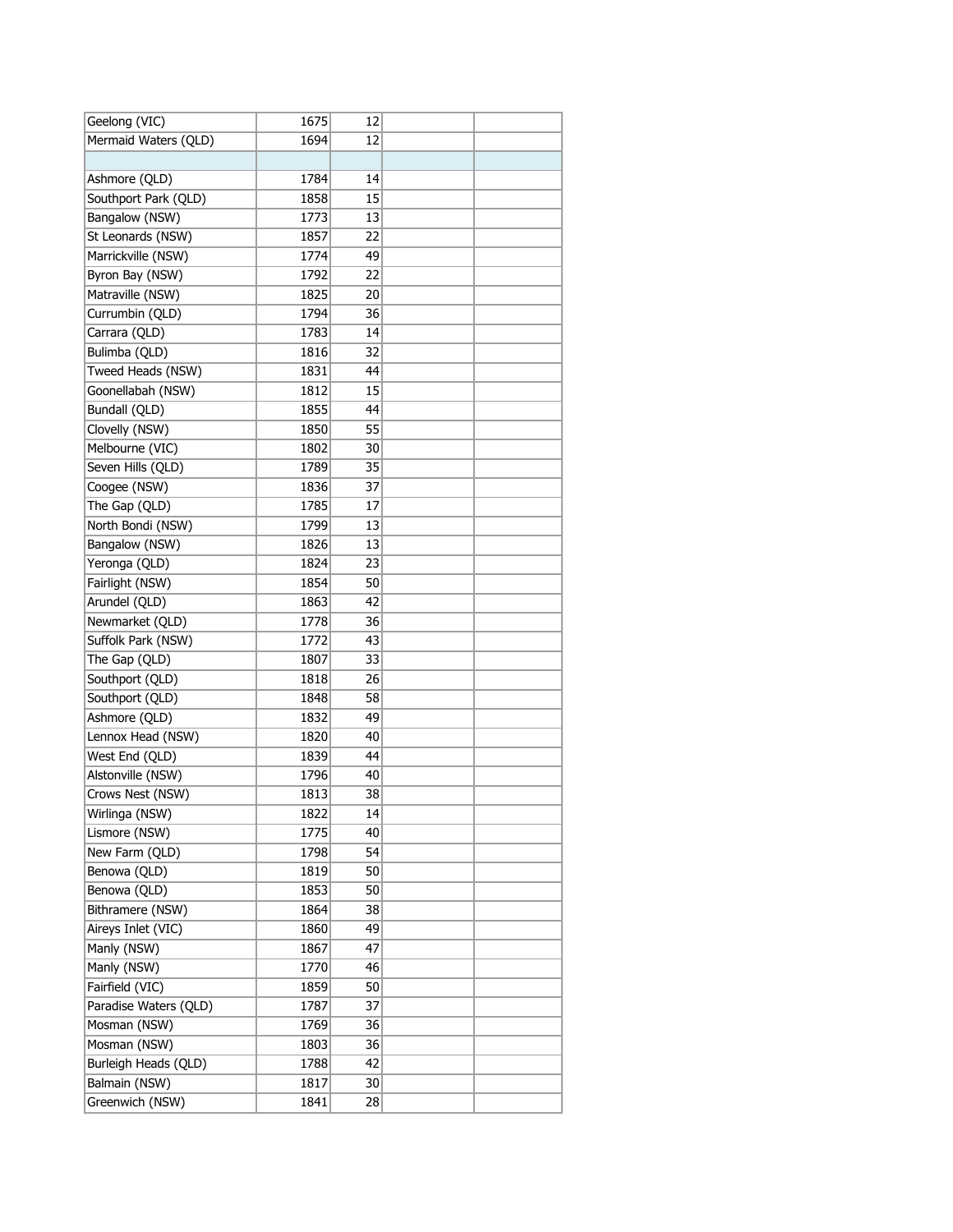| Goonellabah (NSW)        | 1809 | 56 |  |
|--------------------------|------|----|--|
| Kilaben Bay (NSW)        | 1868 | 44 |  |
| Hackett (ACT)            | 1793 | 28 |  |
| Herston (QLD)            | 1808 | 37 |  |
| Red Hill (QLD)           | 1856 | 47 |  |
| Burleigh Heads (QLD)     | 1843 | 44 |  |
| Brisbane (QLD)           | 1828 | 55 |  |
| South Coogee (NSW)       | 1795 | 44 |  |
| South Golden Beach (NSW) | 1797 | 31 |  |
| Byron Bay (NSW)          | 1852 | 57 |  |
| Taringa (QLD)            | 1768 | 31 |  |
| Orevind (QLD)            | 1786 | 31 |  |
| Coorabell (NSW)          | 1865 | 59 |  |
| Suffolk Park (NSW)       | 1861 | 43 |  |
| Albert Park (VIC)        | 1805 | 48 |  |
| Clovelly (NSW)           | 1829 | 51 |  |
| Botany (NSW)             | 1833 | 50 |  |
| Bardon (QLD)             | 1771 | 38 |  |
| Alstonville (NSW)        | 1806 | 55 |  |
| Ballina (NSW)            | 1814 | 38 |  |
| Suffolk Park (NSW)       | 1862 | 54 |  |
| Malvern (VIC)            | 1804 | 55 |  |
| Leichhardt (NSW)         | 1801 | 40 |  |
| Labrador (QLD)           | 1851 | 52 |  |
| East Toowoomba (QLD)     | 1840 | 55 |  |
| Hawthorn (VIC)           | 1781 | 49 |  |
| Merewether (NSW)         | 1790 | 61 |  |
| East Ballina (NSW)       | 1869 | 40 |  |
| Ashgrove (QLD)           | 1821 | 60 |  |
| Teneriffe (QLD)          | 1260 | 34 |  |
| Labrador (QLD)           | 1791 | 52 |  |
| West Chermside (QLD)     | 1842 | 45 |  |
| Albury (NSW)             | 1847 | 48 |  |
| Ashmore (QLD)            | 1866 | 40 |  |
| Tregeagle (NSW)          | 1823 | 54 |  |
| Manly (NSW)              | 1811 | 66 |  |
| Lismore (NSW)            | 1779 | 77 |  |
| Annerley (QLD)           | 1776 | 27 |  |

| Burleigh Heads (OLD)      | 1633 | 9  |  |
|---------------------------|------|----|--|
| <b>BANGALOW (NSW)</b>     | 1603 | 9  |  |
| <b>OCEAN SHORES (NSW)</b> | 1612 | 9  |  |
| TWEED HEADS (NSW)         | 1623 | 9  |  |
| Benowa (OLD)              | 1618 | 9  |  |
| East Ballina (NSW)        | 1645 | 9  |  |
|                           |      |    |  |
| Boondall (QLD)            | 1632 | 10 |  |
| Southport Park (QLD)      | 1637 | 10 |  |
| Lennox Head (NSW)         | 1626 | 10 |  |
| Victoria Point (OLD)      | 1641 | 10 |  |
| Murwillumbah (NSW)        | 1640 | 10 |  |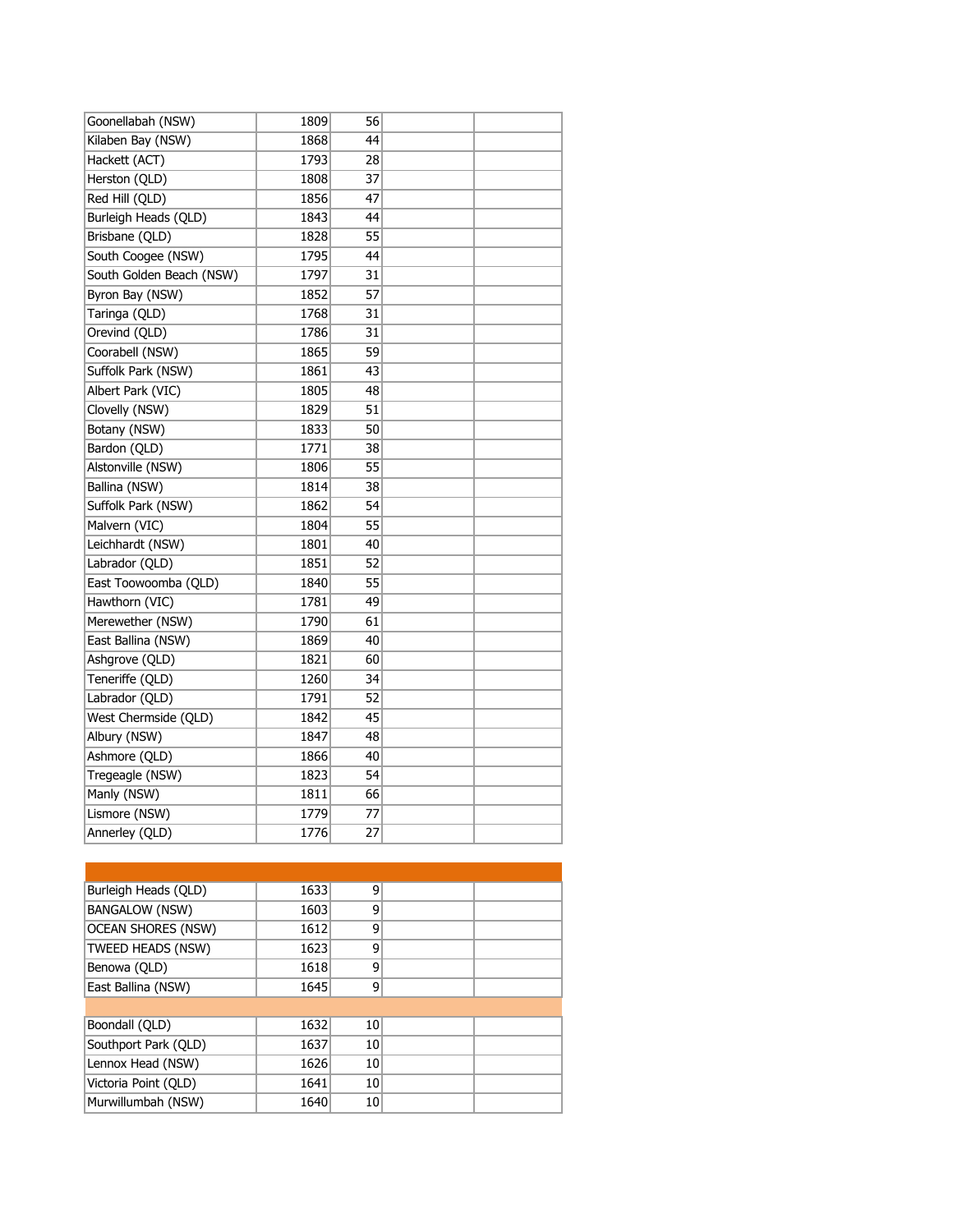| Southport (QLD)                    | 1600 | 10 |  |
|------------------------------------|------|----|--|
| Palm Beach (QLD)                   | 1607 | 10 |  |
| Willow Vale (QLD)                  | 1644 | 10 |  |
| Suffolk Park (NSW)                 | 1616 | 10 |  |
| Willow Vale (QLD)                  | 1643 | 10 |  |
| Palm Beach (QLD)                   | 1631 | 10 |  |
| Ocean Shores (NSW)                 | 1611 | 10 |  |
| Ewingsdale (NSW)                   | 1606 | 10 |  |
| Kelvin Grove (QLD)                 | 1602 | 10 |  |
| Salisbury (QLD)                    | 1613 | 10 |  |
| Mermaid Waters (QLD)               | 1635 | 10 |  |
|                                    |      |    |  |
| Palm Beach (QLD)                   | 1630 | 11 |  |
| Bonny Hills (NSW)                  | 1636 | 11 |  |
| Paradise Point (QLD)               | 1624 | 11 |  |
| Strathpine (QLD)                   | 1605 | 11 |  |
| Byron Bay (NSW)                    | 1627 | 11 |  |
| Benowa (QLD)                       | 1617 | 11 |  |
| Main Beach (QLD)                   | 1634 | 11 |  |
| East Ballina (NSW)                 | 1646 | 11 |  |
| Benowa (QLD)                       | 1628 | 11 |  |
| Redcliffe (QLD)                    | 1604 | 11 |  |
| Bangalow (NSW)                     | 1621 | 11 |  |
| Palm Beach (QLD)                   | 1642 | 11 |  |
| Bangalow (NSW)                     | 1615 | 11 |  |
| Byron Bay (NSW)                    | 1609 | 11 |  |
|                                    |      |    |  |
|                                    |      |    |  |
| Lennox Head (NSW)                  | 1625 | 12 |  |
| Lennox Head (NSW)                  | 1614 | 12 |  |
| Bangalow (NSW)                     | 1639 | 12 |  |
| Suffolk Park (NSW)                 | 1619 | 12 |  |
| Lismore (NSW)                      | 1608 | 12 |  |
| Alstonville (NSW)                  | 1638 | 12 |  |
| Kelvin Grove (QLD)                 | 1601 | 12 |  |
| Cornubia (QLD)                     | 1629 | 12 |  |
|                                    |      |    |  |
| Kingscliff (NSW)                   | 1763 | 41 |  |
| Byron Bay (NSW)                    | 1712 | 13 |  |
| Nth Albury (NSW)                   | 1703 | 13 |  |
| Armidale (NSW)                     | 1726 | 37 |  |
| Oxenford (QLD)                     | 1747 | 40 |  |
| Paradise Point (QLD)               | 1748 | 16 |  |
| Byron Bay (NSW)                    | 1753 | 51 |  |
| <b>BURLEIGH (QLD)</b>              | 1733 | 13 |  |
| Ewingsdale (NSW)                   | 1754 | 13 |  |
| Goonellabah (NSW)                  | 1737 | 26 |  |
| Mullumbimy (NSW)                   | 1721 | 48 |  |
| Bonny Hills (NSW)                  | 1760 | 50 |  |
| Lismore (NSW)                      | 1711 | 39 |  |
| Helensburgh (NSW)                  | 430  | 53 |  |
| Palm Beach (QLD)<br>Cremorne (NSW) | 1732 | 13 |  |